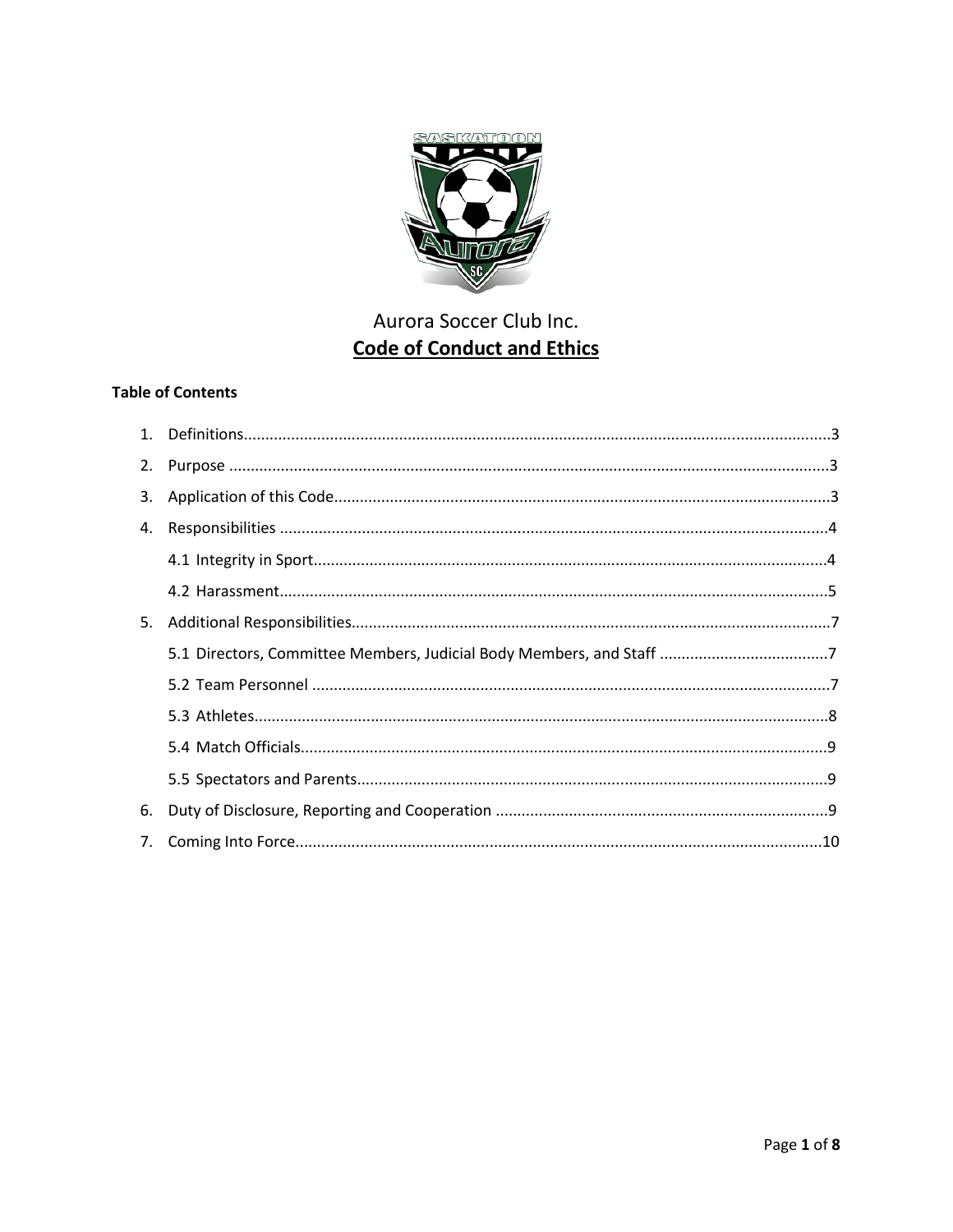### **1. Definitions**

The following terms have these meanings in this Code:

"Officials" means anyone, with the exception of players, performing an activity connected with Aurora Soccer Club Inc., regardless of title, the type of activity (administrative, sporting or any other) and the duration of the activity. It includes, but is not limited to, all Directors, Officers, committee members, Judicial Body members, coaches, trainers, referees, assistant referees, fourth officials, match commissioners, referee inspectors, diversity officers, persons in charge of safety, and any other person responsible for technical, medical and/or administrative matters in Aurora Soccer Club Inc., as well as all other persons obliged to comply with the Aurora Soccer Club Inc. By-laws.

"Staff" means any paid or volunteer person in a permanent or temporary position.

"Team Personnel" includes, but is not limited to, coaches, assistant coaches, guest coaches, managers, gender representatives, heads of delegation, medical or other personnel in a position of influence on the athletes.

### **2. Purpose**

- i. The purpose of the Aurora Soccer Club Inc. Code of Conduct and Ethics (hereinafter referred to as the Code) is to ensure a safe and positive environment (within Aurora Soccer Club Inc.'s programs, activities, and events) by making individuals aware that there is an expectation, at all times, of appropriate behaviour consistent with Aurora Soccer Club Inc.'s core values. Aurora Soccer Club Inc. supports equal opportunity, prohibits discriminatory practices, and is committed to providing an environment in which all individuals are treated with respect.
- ii. This Code is not intended to specifically outline every instance of misconduct. Misconduct that is not in line with the values of Aurora Soccer Club Inc. or with the purpose of this Code may still constitute a breach of the Code and be subject to sanctions even though not specifically included in the Code.

### **3. Application of this Code**

This Code applies to Officials, Athlete Members, Life Members, players and individuals employed or engaged by Aurora Soccer Club Inc.

The Code also applies to the Directors, Community Association Members, Associate Members or League Members or any other individuals who perform duties on behalf of these Members when the Members are engaged in soccer-related activities sanctioned by Saskatchewan Soccer Association.

This Code focuses on the conduct of actions on and off the field of play. Any breach of this Code will be addressed as described in the Aurora Soccer Club Inc. League Operating Rules and Regulations; Discipline Procedures.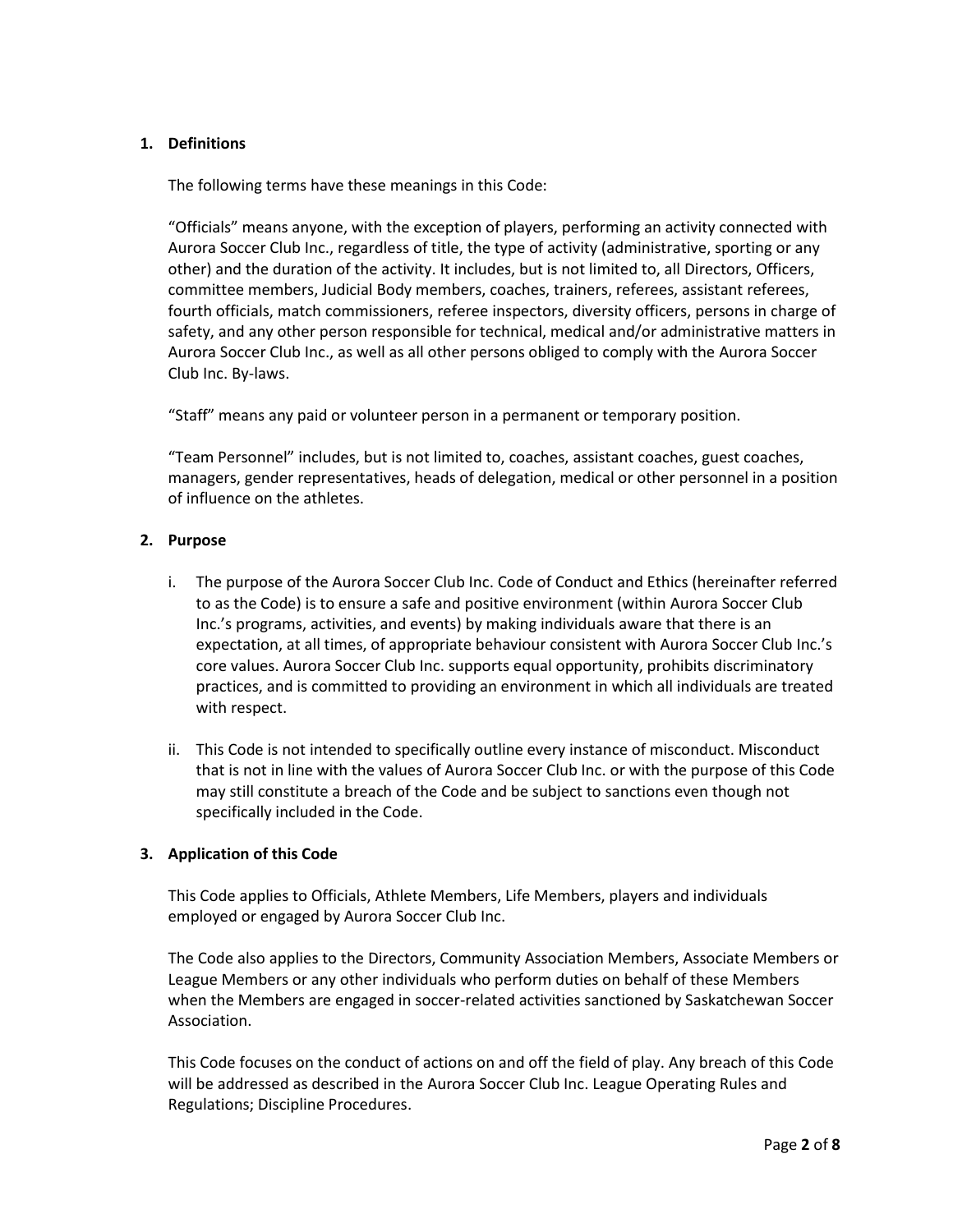## **4. Responsibilities**

All parties referred to in Section 3 have a responsibility to:

- i. Comply, at all times, with the Aurora Soccer Club Inc. By-laws, Rules and Regulations, policies, procedures and directives.
- ii. Work in a spirit of partnership to collaborate with Aurora Soccer Club Inc. and all its Members and stakeholders to align efforts to achieve the Mission of Aurora Soccer Club Inc. and Saskatchewan Soccer Association.
- iii. Resolve conflicts in a professional and civil manner on issues that may be in dispute.
- iv. Maintain and enhance the dignity and self-esteem of Aurora Soccer Club Inc. Members and other individuals by:
	- a) Demonstrating respect to individuals regardless of body type, physical characteristics, athletic ability, age, ancestry, colour, race, citizenship, ethnic origin, place of origin, creed, disability, family status, marital status, gender identity, gender expression, sex, and sexual orientation;
	- b) Directing comments or criticism appropriately and avoiding public criticism of Members;
	- c) Consistently demonstrating the spirit of fair play, sport leadership, and ethical conduct;
	- d) Consistently treating individuals fairly and reasonably;
	- e) Adhering to the FIFA Laws of the Game;
	- f) Demonstrating respect for the principle of fair play, which include:
		- Respect for both the letter and spirit of the rules;
		- Respect for referees and their decisions;
		- Respect for opponents, including modesty in victory and composure in defeat;
		- Facilitation of access to sport; and
		- Maintenance of self-control at all times.
	- g) Refraining from the use of power or authority in an attempt to coerce another person to engage in inappropriate activities;
	- h) Promoting the sport in the most constructive and positive manner possible;
	- i) Respecting the property of others and not willfully cause damage; and
	- j) Adhering to all federal, provincial, municipal and host country laws.

### **4.1 Integrity in Sport**

All parties referred to in section 3.0 have a responsibility to:

- i. Abstain from the non-medical use of drugs or the use of performance-enhancing drugs or methods and adhere to the requirements of the Canadian Anti-Doping Program;
- ii. Respect any penalty enacted pursuant to a breach of the Canadian Anti-Doping Program, whether imposed by Canada Soccer or any other sport organization;
- iii. Refrain from associating with any person for the purpose of coaching, training, competition, instruction, administration, management, athletic development, or supervision of the sport, who has violated an anti-doping rule and is serving a sanction involving a period of ineligibility imposed pursuant to the Canadian Anti-Doping Program and/or the World Anti-Doping Code;
- iv. Refrain from consuming alcohol in excess and from the use of illicit drugs while participating in Aurora Soccer Club Inc. programs, activities, competitions, or events;
- v. Refrain from consuming alcohol and using tobacco in situations where minors are present;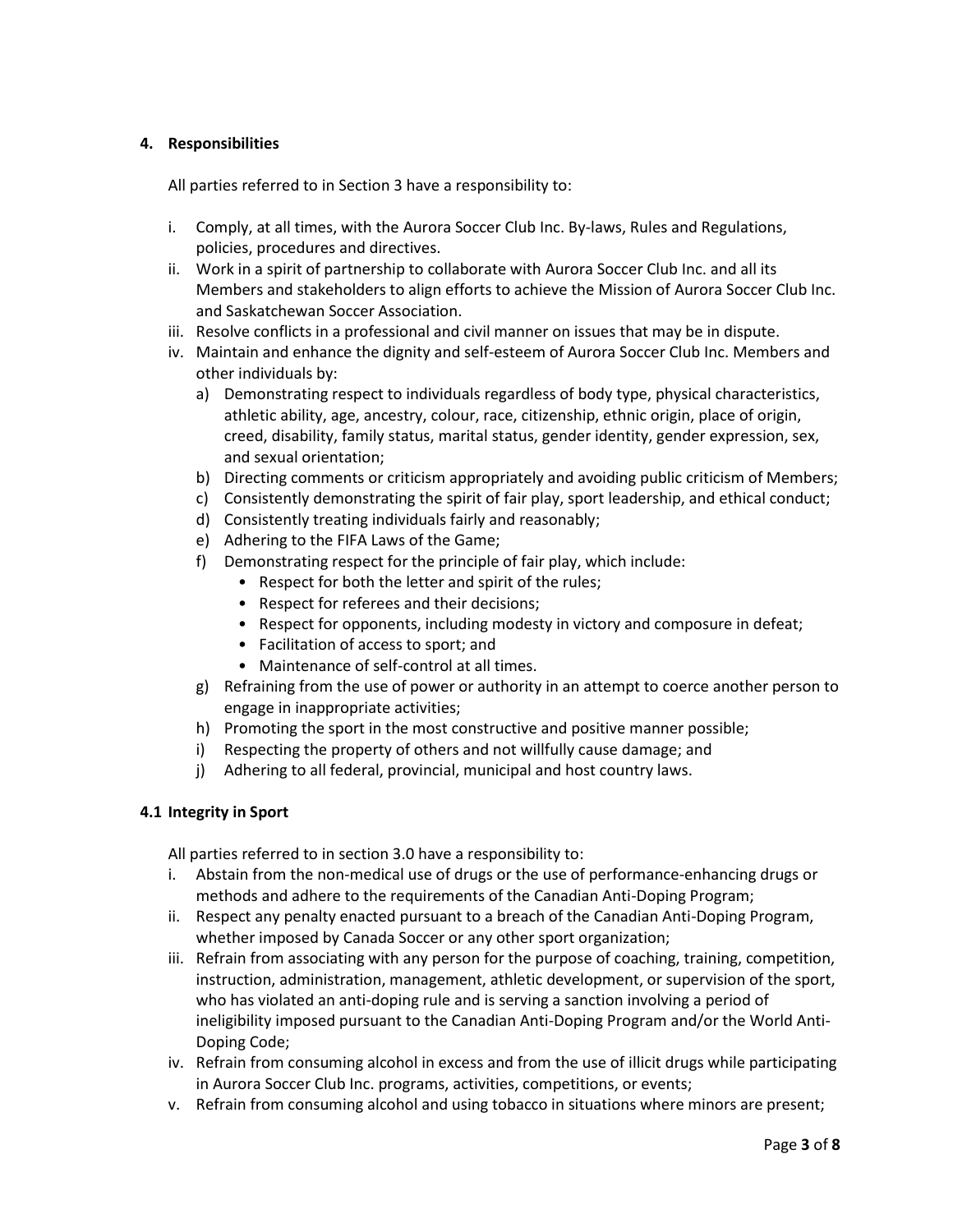- vi. Reject and condemn all forms of bribery and corruption;
- vii. Refrain from accepting or giving gifts or other benefits that influence an act that is related to their official activities. If in doubt, gifts shall not be offered or accepted;
- viii. Refrain from offering or accepting cash, other than reasonable per diems, expense reimbursement or salaries;
- ix. Refrain from forging or falsifying a document nor use such;
- x. Ensure information obtained while carrying out one's duties is treated as confidential if that information is received or can be understood as confidential. Respect the confidentiality of the information after the relationship with Aurora Soccer Club Inc. ceases;
- xi. Ensure transparency in all actions and decisions;
- xii. Remain politically neutral; and
- xiii. Refrain from betting in connection with soccer and not tolerate any form of manipulation of match results – whether for financial, sporting or political gain, and ensure information in any form that is not publically available is not used for the above purposes for oneself or another party.

#### **4.2 Harassment**

All parties referred to in Section 3.0 have a responsibility to:

- i. Refrain from any behaviour that constitutes harassment, where harassment is defined according to the Canadian Human Rights Commission [\(http://www.chrc](http://www.chrc-ccdp.ca/eng/content/what-harassment)[ccdp.ca/eng/content/what-harassment\)](http://www.chrc-ccdp.ca/eng/content/what-harassment) as a form of discrimination that involves any unwanted physical or verbal behaviour that offends or humiliates. Generally, harassment is a behaviour that persists over time. Serious one-time incidents can also sometimes be considered harassment.
- ii. Types of behaviour that constitute harassment include, but are not limited to:
	- a) Written or verbal abuse, threats, or outbursts;
	- b) The display of visual material which is offensive or which a reasonable person ought to know is offensive in the circumstances;
	- c) Unwelcome remarks, jokes, comments, innuendo, or taunts;
	- d) Leering or other suggestive or obscene gestures;
	- e) Condescending or patronizing behaviour which is intended to undermine self-esteem, diminish performance or adversely affect conditions of participation;
	- f) Practical jokes which cause awkwardness or embarrassment, endanger a person's safety, or negatively affect performance;
	- g) Any form of hazing;
	- h) Retaliation or threats of retaliation against an individual who reports harassment;
	- i) Bullying;
	- j) Offensive or intimidating phone calls, texts, voice mails or emails;
	- k) Displaying or circulating offensive pictures, photographs or materials in printed or electronic form;
	- l) Psychological abuse;
	- m) Discrimination;
	- n) Words, actions or an environment which is known or should reasonably be known to be offensive, embarrassing, humiliating, demeaning or intimidating; and
	- o) Behaviours such as described above that are not directed towards a specific individual or group but have the same effect of creating a negative or hostile environment.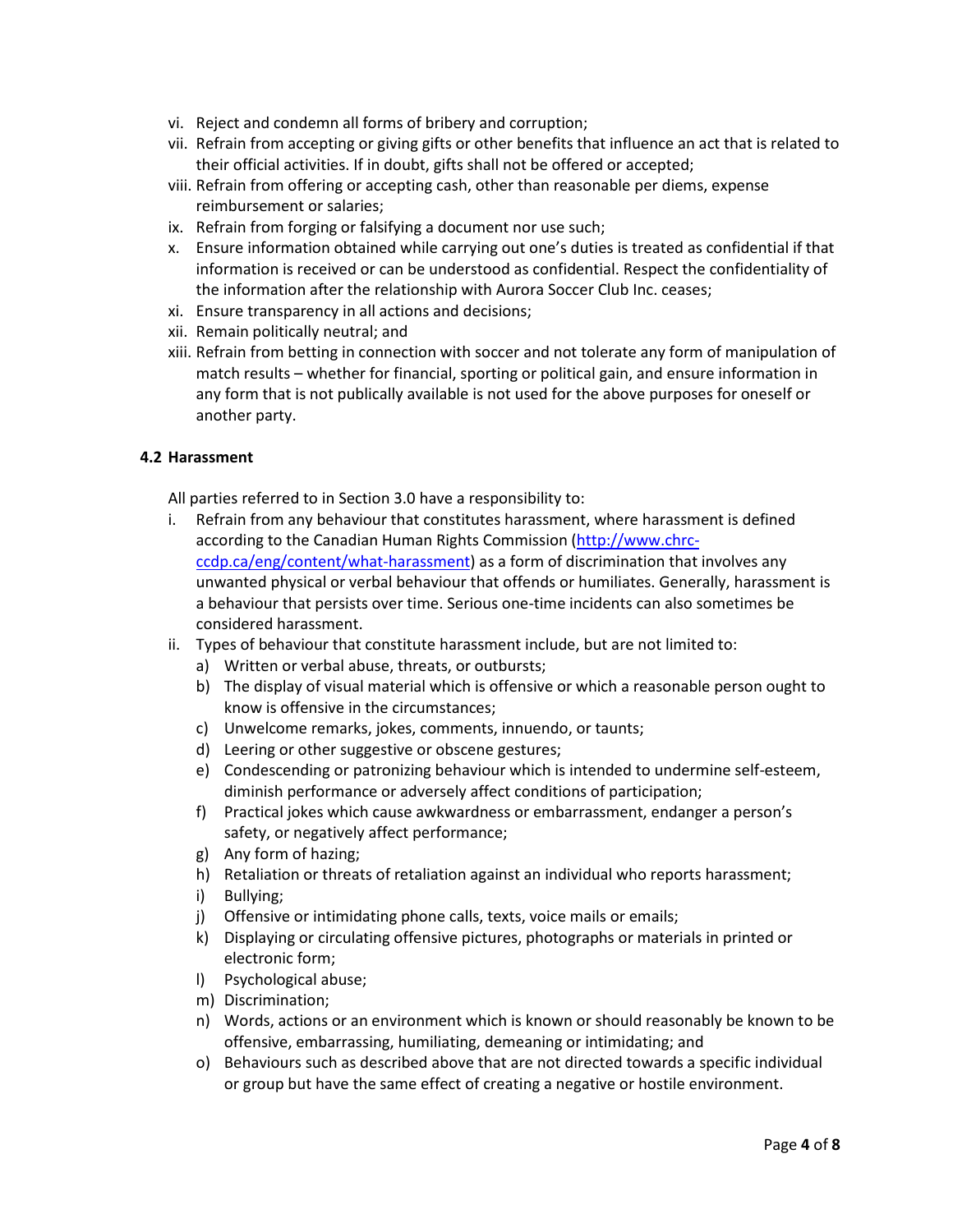- iii. Refrain from any behaviour that constitutes violence, where violence is defined as the exercise of physical force, that causes or could cause physical injury; an attempt to exercise physical force that could cause physical injury; or a statement or behaviour that it is reasonable to interpret as a threat to exercise physical force. Types of behaviour that are applicable to this section include, but are not limited to:
	- a) Verbal threats to attack;
	- b) Sending or leaving threatening notes, texts, voice mail or emails;
	- c) Making threatening physical gestures;
	- d) Wielding a weapon;
	- e) Hitting, pinching or unwanted touching which is not accidental or deemed to be generally accepted as a part of sport participation;
	- f) Throwing an object in the direction of someone;
	- g) Blocking normal movement or physical interference, with or without the use of equipment; and
	- h) Any attempt to engage in the type of conduct outlined above.
	- iv. Refrain from any behaviour that constitutes sexual harassment, where sexual harassment is defined as unwelcome sexual comments and sexual advances, requests for sexual favours, or conduct of a sexual nature. Types of behaviour that constitute sexual harassment include, but are not limited to:
	- a) Sexist jokes;
	- b) Sexual violence;
	- c) Display of sexually offensive material;
	- d) Sexually degrading words used to describe a person;
	- e) Inquiries or comments about a person's sex life;
	- f) Unwelcome sexual flirtations, advances, requests, invitations or propositions;
	- g) Inappropriate sexual touching, advances, suggestions or requests;
	- h) Unwanted physical contact including, but not limited to, touching, petting, pinching, or kissing; and
	- i) Physical or sexual assault.

### **5. Additional Responsibilities**

### **5.1 Directors, Committee Members, Judicial Body Members, and Staff**

Aurora Soccer Club Inc.'s Directors, Committee Members, and Judicial Body Members must also:

- i. Comply and be familiar with all Aurora Soccer Club Inc. governance documents applicable to their role and responsibility;
- ii. Act with honesty and integrity and conduct themselves in a manner which maintains the confidence of Members and other stakeholders;
- iii. Ensure that Aurora Soccer Club Inc.'s financial affairs are conducted with due regard for all fiduciary and operational responsibilities;
- iv. Conduct themselves openly, professionally, lawfully and in good faith in the best interests of Aurora Soccer Club Inc.;
- v. Be independent and impartial and not influenced by self-interest, outside pressure, expectation of reward, or fear of criticism;
- vi. Behave with decorum appropriate to both circumstance and position, and be fair, equitable, considerate, and honest in all dealings with others;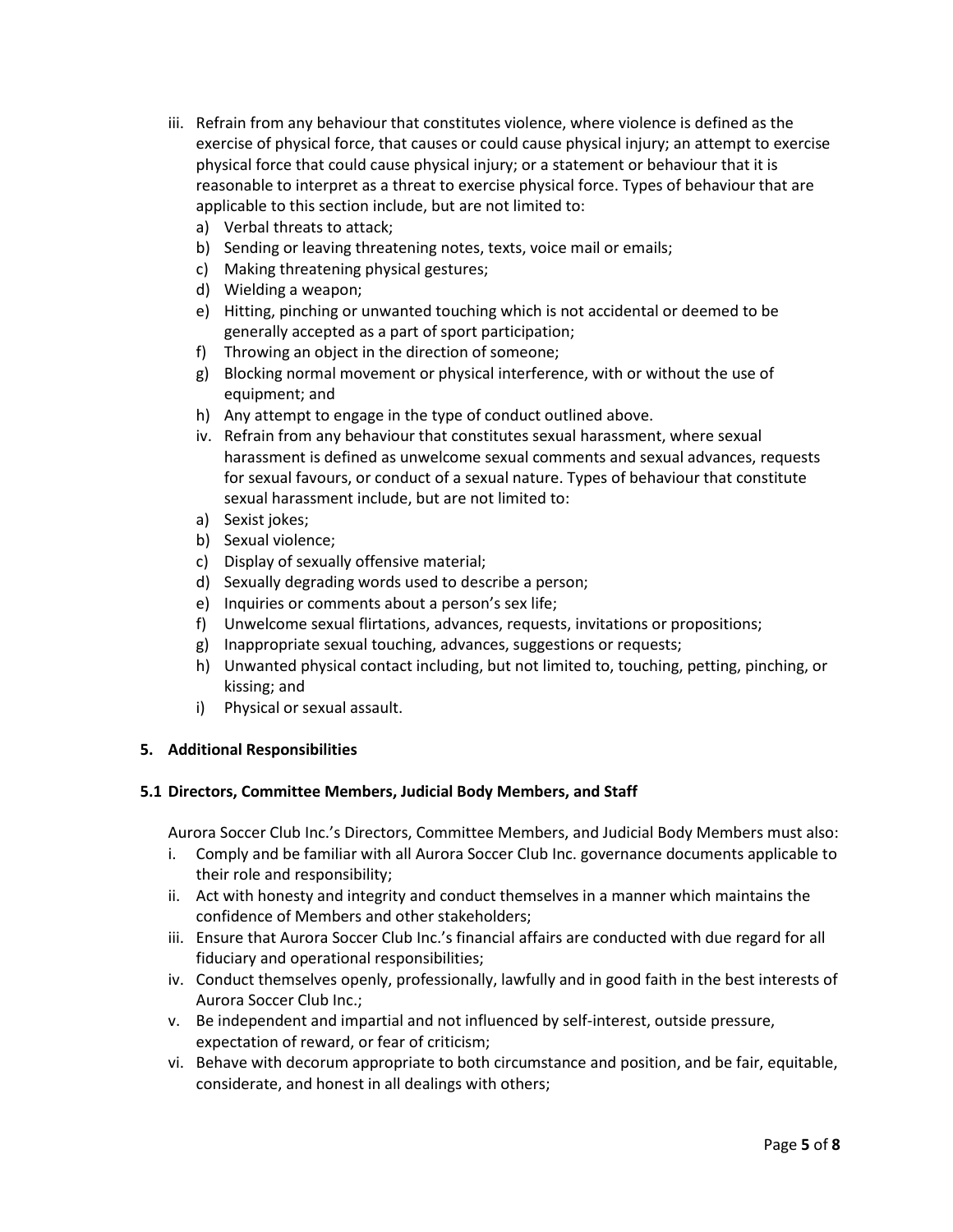- vii. Keep informed about Aurora Soccer Club Inc.'s activities, the provincial and national sport community, and general trends in sport;
- viii. Exercise the degree of care, diligence, and skill required in the performance of their duties pursuant to the laws under which Aurora Soccer Club Inc.. is incorporated;
- ix. Respect the confidentiality appropriate to the business at hand;
- x. Ensure that Members are given sufficient opportunity to express opinions, and that all opinions are given due consideration and weight;
- xi. Respect the decisions of the majority and resign if unable to do so; and
- xii. Commit the time to attend meetings and be diligent in preparation for, participation in, and follow-up from such meetings.

Aurora Soccer Club Inc.'s Staff must also:

- i. Comply and be familiar with the Aurora Soccer Club Inc. Rules and Regulations and operational policies applicable to their role, responsibilities and /or their involvement in an event sanctioned by Saskatchewan Soccer Association and/or Canada Soccer; and
- ii. Exercise the degree of care, diligence, openness, honesty, decorum and skill required in the performance of their duties.

#### **5.2 Team Personnel**

The team personnel-athlete relationship is a privileged one and plays a critical role in the personal, sport, and athletic development of the athlete. Team personnel must recognize the power inherent in the position of team personnel and respect and promote the rights of all participants in sport. This is accomplished by establishing and following procedures for confidentiality (right to privacy), informed participation, and fair and reasonable treatment. Team personnel have a special responsibility to respect and promote the rights of participants who are in a vulnerable or dependent position and less able to protect their own rights. This section applies equally to the relationship between match officials and their coaches, instructors, accessors, and mentors.

Team personnel must also:

- i. Ensure a safe environment by selecting activities and establishing controls that are suitable for the age, experience, ability, and fitness level of the involved athletes;
- ii. Prepare athletes systematically and progressively, using appropriate time frames and monitoring physical and psychological adjustments while refraining from using training methods or techniques that may harm athletes;
- iii. Avoid compromising the present and future health of athletes by communicating and cooperating with sport medicine professionals in the diagnosis, treatment, and management of athletes' medical and psychological treatments;
- iv. Provide athletes (and the parents/guardians of a minor) with the information necessary to be involved in decisions that affect the athlete;
- v. Act in the best interest of the athlete's development as a whole person;
- vi. Respect other team personnel;
- vii. Report any ongoing criminal investigations, previous convictions or existing bail conditions;
- viii. Under no circumstances provide, promote, or condone the use of drugs (other than properly prescribed medications) or performance-enhancing substances and, in the case of minors, alcohol and/or tobacco;
- ix. Respect athletes playing with other teams;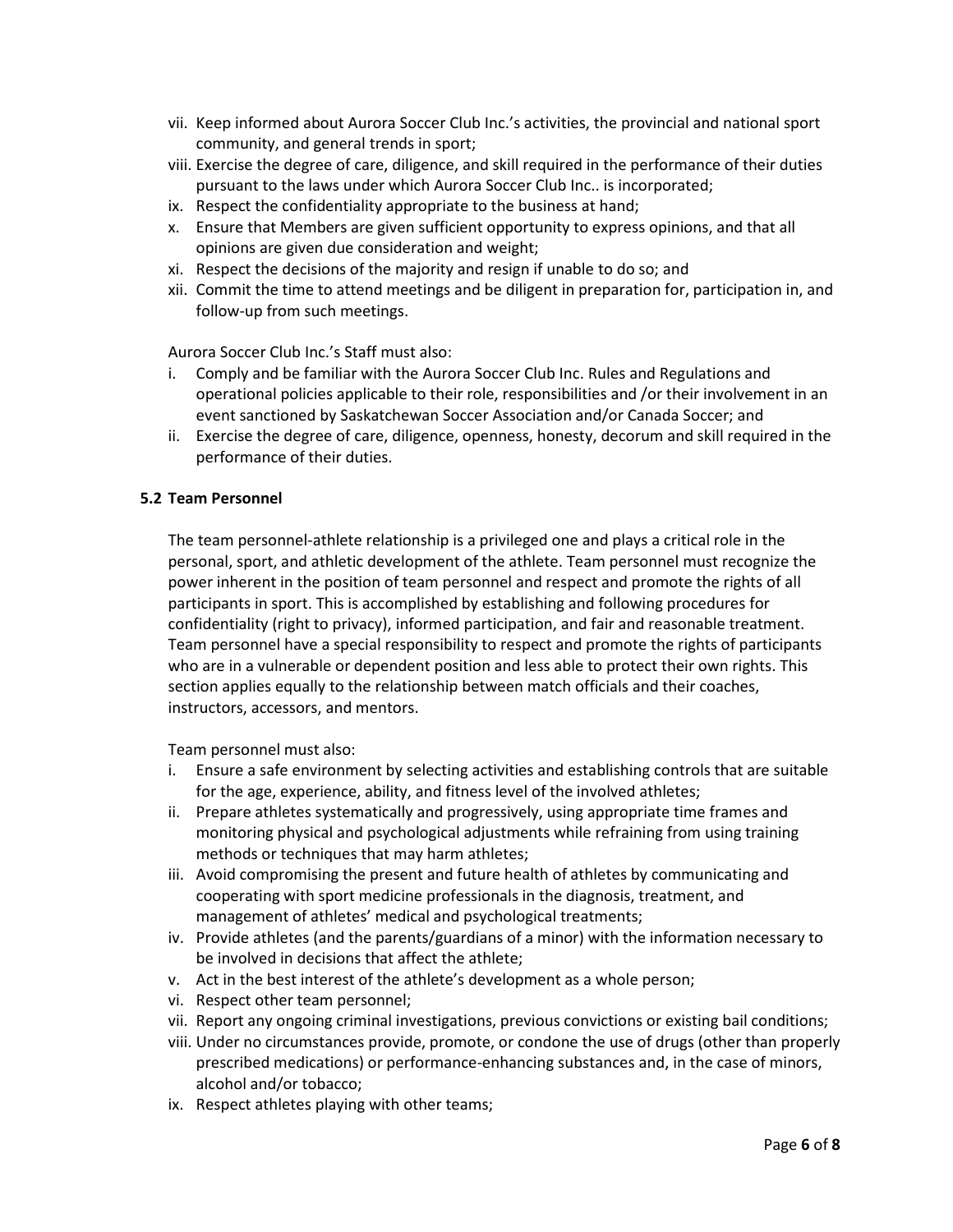- x. Not engage in a sexual relationship with an athlete under 18 years old, or an intimate or sexual relationship with an athlete over the age of 18 if in a position of power, trust, or authority over the athlete;
- xi. Dress professionally, neatly, and inoffensively; and
- xii. Use inoffensive language, taking into account the audience being addressed.

## **5.3 Athletes**

Athletes must also:

- i. Report any medical problems in a timely fashion, when such problems may limit their ability to travel, practice, or compete; or in the case of carded athletes, interfere with the athlete's ability to fulfill requirements under the Athlete Assistance Program;
- ii. Participate and appear on time, well-nourished, and prepared to participate to their best abilities in all competitions, practices, training sessions, tryouts, tournaments, and events;
- iii. Adhere to Canada Soccer's requirements regarding clothing and equipment;
- iv. Never ridicule a participant for a poor performance or practice; and
- v. Act in a sportsmanlike manner and not engage in violent behaviour, foul language, or offensive gestures.

### **5.4 Match Officials**

Match Officials must also:

- i. Conduct themselves with dignity both on and off the field of play, and by example seek to inspire the principles of fair play in others;
- ii. Adhere to all standards and directives established by Aurora Soccer Club Inc., Saskatchewan Soccer Association, Canada Soccer, International Football Association Board and FIFA;
- iii. Be neat in appearance and maintain a high level of physical and mental fitness;
- iv. Study and enforce the current Laws of the Game and any event-specific rules and regulations;
- v. Perform his/her designated duties, including attending organized clinics and lectures, etc. and shall assist their colleagues in upgrading and improving their standards of officiating, instructing and assessing;
- vi. Adhere to the Canada Soccer's Anti-Doping Policy;
- vii. Honour any appointments accepted, unless unable to do so by virtue of illness or personal emergency;
- viii. Not publicly criticize other referees or Aurora Soccer Club Inc., Saskatchewan Soccer Association, or Canada Soccer;
- ix. Not make any statement to the media (newspaper, television, radio, etc.) related to a game in which the referee has officiated, or to the performance of the players or other officials;
- x. Not accept any appointment to officiate in any competitive game in which an immediate member of his/her family by marriage or common law is a registered player or coach. An immediate member of the family is a parent, a spouse, a son or daughter, a brother or sister;
- xi. Not accept any appointment to officiate in unsanctioned events;
- xii. Be fair, equitable, considerate, independent, honest, and impartial in all dealings with others;
- xiii. When writing reports, set out the true facts and not attempt to justify any decisions; and
- xiv. Report any approach to fix the result of a match.